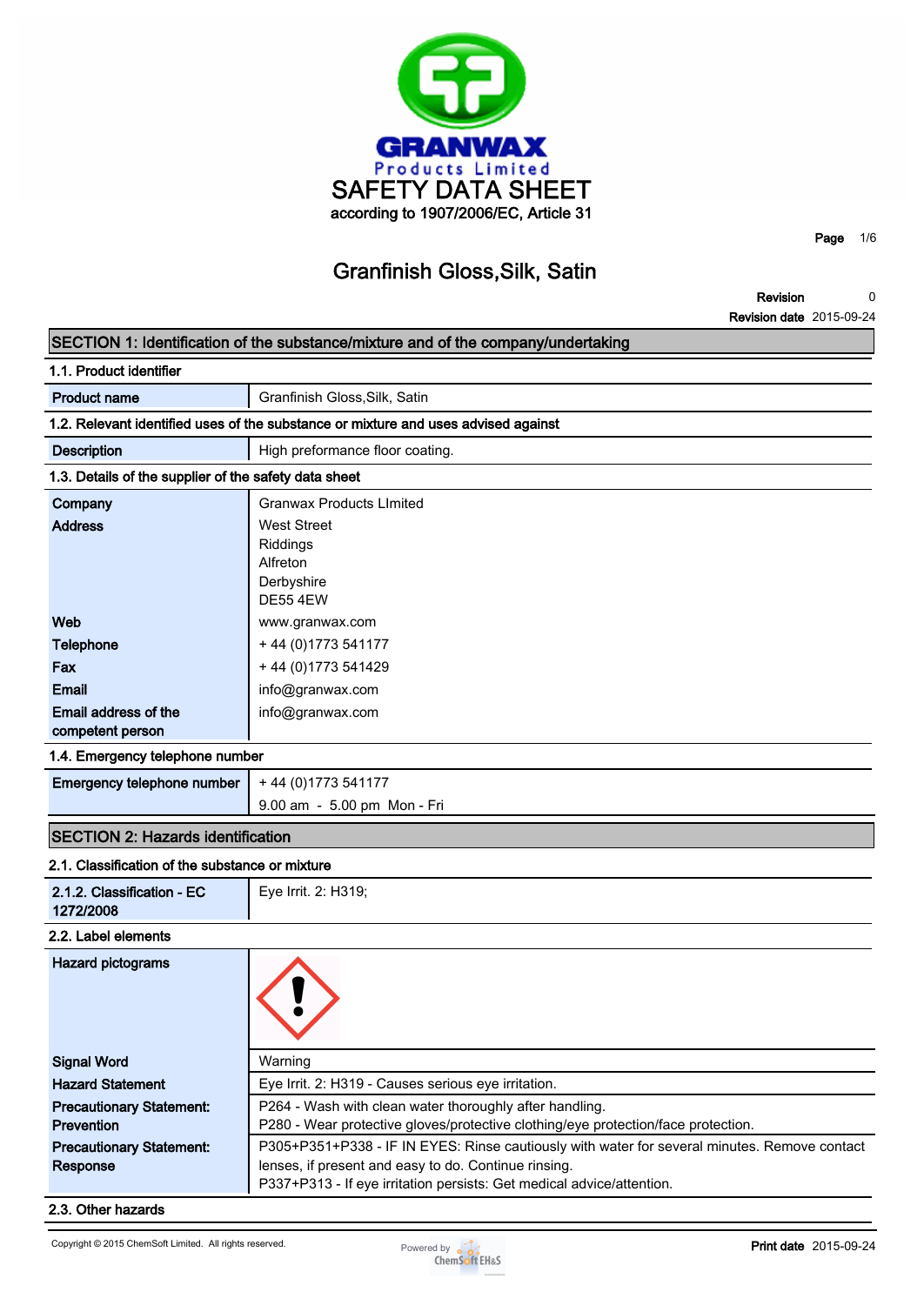#### **2.3. Other hazards**

**Other hazards No data is available on this product.** 

### **SECTION 3: Composition/information on ingredients**

#### **3.2. Mixtures**

### **67/548/EEC / 1999/45/EC**

| <b>Chemical Name</b>                                       | Index No.    | CAS No.  | EC No.    | <b>REACH Registration</b><br><b>Number</b> | Conc.<br>$(\%w/w)$ | <b>Classification</b> | M-factor. |
|------------------------------------------------------------|--------------|----------|-----------|--------------------------------------------|--------------------|-----------------------|-----------|
| 2-(2-Butoxyethoxy)ethanol (2-<br>(2-Butoxyethoxy) ethanol) | 603-096-00-8 | 112-34-5 | 203-961-6 |                                            |                    | l - 10% Xi: R36       |           |

#### **EC 1272/2008**

| <b>Chemical Name</b>                                       | Index No.    | CAS No.  | EC No.    | <b>REACH Registration</b><br><b>Number</b> | Conc.<br>(%w/w) | Classification              | M-factor. |
|------------------------------------------------------------|--------------|----------|-----------|--------------------------------------------|-----------------|-----------------------------|-----------|
| 2-(2-Butoxyethoxy)ethanol (2-<br>(2-Butoxyethoxy) ethanol) | 603-096-00-8 | 112-34-5 | 203-961-6 |                                            |                 | 1 - 10% Eye Irrit. 2: H319; |           |

# **SECTION 4: First aid measures**

#### **4.1. Description of first aid measures**

| Inhalation                                                 | Move the exposed person to fresh air.                                                           |  |  |  |
|------------------------------------------------------------|-------------------------------------------------------------------------------------------------|--|--|--|
| Eye contact                                                | Rinse immediately with plenty of water for 15 minutes holding the eyelids open.                 |  |  |  |
| <b>Skin contact</b>                                        | Wash off immediately with plenty of soap and water. Remove contaminated clothing.               |  |  |  |
| Ingestion                                                  | DO NOT INDUCE VOMITING.                                                                         |  |  |  |
|                                                            | 4.2. Most important symptoms and effects, both acute and delayed                                |  |  |  |
| Inhalation                                                 | Inhalation may cause coughing, tightness of the chest and irritation of the respiratory system. |  |  |  |
| Eye contact                                                | May cause irritation to eyes.                                                                   |  |  |  |
| <b>Skin contact</b>                                        | May cause irritation to skin.                                                                   |  |  |  |
| Ingestion                                                  | Ingestion may cause nausea and vomiting.                                                        |  |  |  |
|                                                            | 4.3. Indication of any immediate medical attention and special treatment needed                 |  |  |  |
| Inhalation                                                 | If you feel unwell, seek medical advice (show the label where possible).                        |  |  |  |
| Eye contact                                                | Seek medical attention.                                                                         |  |  |  |
| <b>Skin contact</b>                                        | Seek medical attention if irritation or symptoms persist.                                       |  |  |  |
| Ingestion                                                  | If you feel unwell, seek medical advice (show the label where possible).                        |  |  |  |
| <b>SECTION 5: Firefighting measures</b>                    |                                                                                                 |  |  |  |
| 5.1. Extinguishing media                                   |                                                                                                 |  |  |  |
|                                                            | Use extinguishing media appropriate to the surrounding fire conditions.                         |  |  |  |
| 5.2. Special hazards arising from the substance or mixture |                                                                                                 |  |  |  |
|                                                            | Burning produces irritating, toxic and obnoxious fumes.                                         |  |  |  |
| 5.3. Advice for firefighters                               |                                                                                                 |  |  |  |
|                                                            | Wear self contained breathing apparatus and protective clothing.                                |  |  |  |
| <b>SECTION 6: Accidental release measures</b>              |                                                                                                 |  |  |  |
|                                                            | 6.1. Personal precautions, protective equipment and emergency procedures                        |  |  |  |
|                                                            | Ensure adequate ventilation of the working area. Avoid contact with skin and eyes.              |  |  |  |
| 6.2. Environmental precautions                             |                                                                                                 |  |  |  |

**Do not allow product to enter drains. Prevent further spillage if safe.**

### **6.3. Methods and material for containment and cleaning up**

**Transfer to suitable, labelled containers for disposal. Clean spillage area thoroughly with plenty of water.**

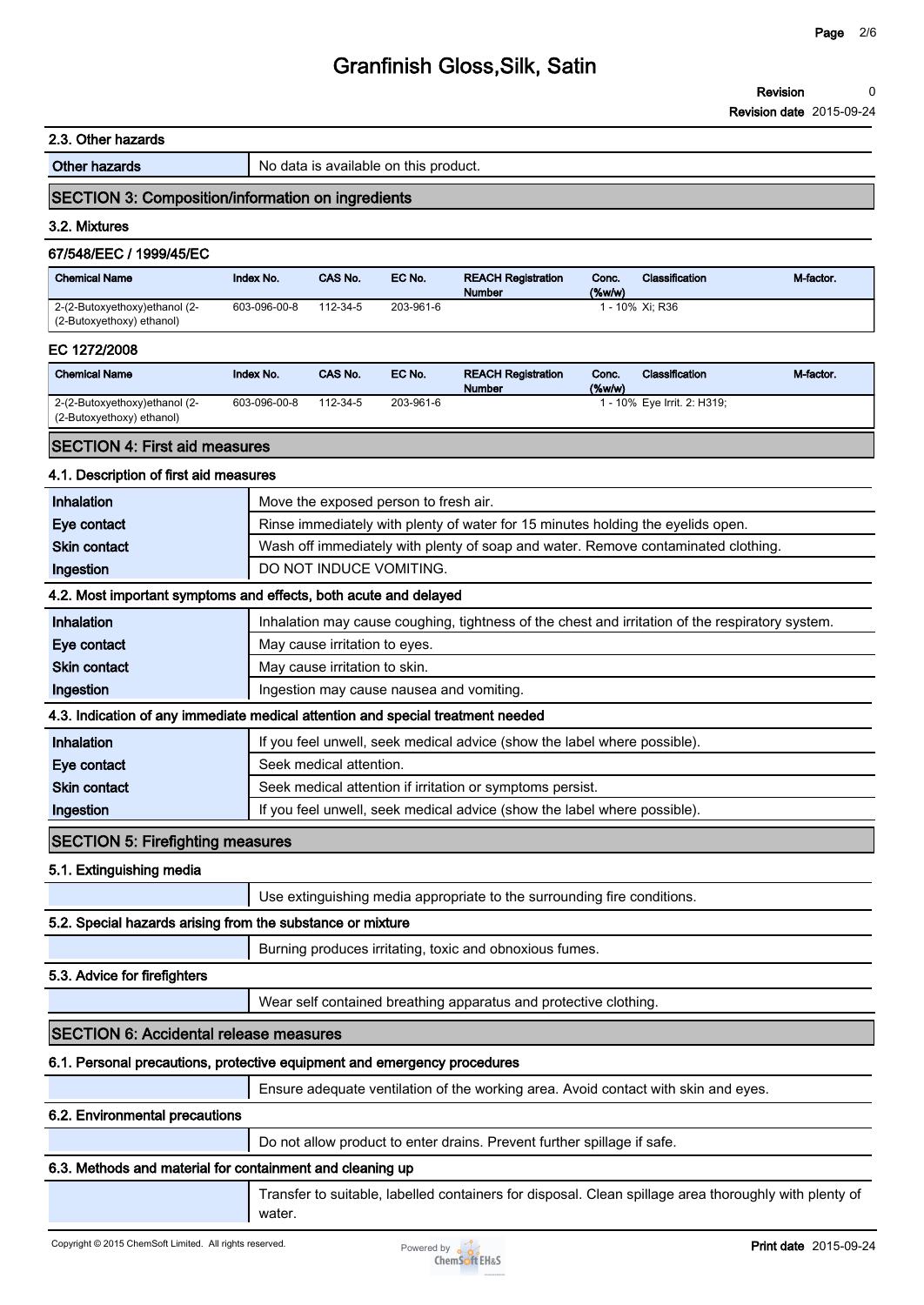| 6.4. Reference to other sections                                  |                                                                                                                                                                         |  |  |
|-------------------------------------------------------------------|-------------------------------------------------------------------------------------------------------------------------------------------------------------------------|--|--|
|                                                                   | See section 8. EXPOSURE CONTROLS / PERSONAL PROTECTION for further information.<br>See section 13. DISPOSAL CONSIDERATIONS for further information.                     |  |  |
| <b>SECTION 7: Handling and storage</b>                            |                                                                                                                                                                         |  |  |
| 7.1. Precautions for safe handling                                |                                                                                                                                                                         |  |  |
|                                                                   | Ensure adequate ventilation of the working area. Avoid contact with eyes and skin. Adopt best<br>Manual Handling considerations when handling, carrying and dispensing. |  |  |
| 7.2. Conditions for safe storage, including any incompatibilities |                                                                                                                                                                         |  |  |
|                                                                   | Keep containers tightly closed. Keep in a cool, dry, well ventilated area. Store in correctly labelled<br>containers.                                                   |  |  |
| 7.3. Specific end use(s)                                          |                                                                                                                                                                         |  |  |
|                                                                   | See section 1.2. Relevant identified uses of the substance or mixture and uses advised against for<br>further information.                                              |  |  |
| <b>SECTION 8: Exposure controls/personal protection</b>           |                                                                                                                                                                         |  |  |
| 8.1. Control parameters                                           |                                                                                                                                                                         |  |  |

**Occupational exposure controls.**

### **8.1.1. Exposure Limit Values**

| 2-(2-Butoxyethoxy)ethanol (2-<br>$(2$ -Butoxyethoxy) ethanol) | WEL 8-hr limit ppm: 10       | WEL 8-hr limit mg/m3: $67.5$         |
|---------------------------------------------------------------|------------------------------|--------------------------------------|
|                                                               | WEL 15 min limit ppm: 15     | <b>WEL 15 min limit mg/m3: 101.2</b> |
|                                                               | WEL 8-hr limit mg/m3 total - | WEL 15 min limit mg/m3 total -       |
|                                                               | inhalable dust:              | inhalable dust:                      |
|                                                               | WEL 8-hr limit mg/m3 total - | WEL 15 min limit mg/m3 total -       |
|                                                               | respirable dust:             | respirable dust:                     |

### **8.2. Exposure controls**

| 8.2.1. Appropriate engineering<br>controls         | Not normally required.                               |
|----------------------------------------------------|------------------------------------------------------|
| 8.2.2. Individual protection<br>measures           | Wear protective clothing.                            |
| Eye / face protection                              | Approved safety goggles.                             |
| Skin protection -<br>Handprotection                | Wear suitable gloves.                                |
| Skin protection - Other                            | Wear suitable protective clothing.                   |
| <b>Respiratory protection</b>                      | Not normally required.                               |
| Occupational exposure<br>controls                  | Keep away from food, drink and animal feedingstuffs. |
| <b>SECTION 9: Physical and chemical properties</b> |                                                      |

**9.1. Information on basic physical and chemical properties**

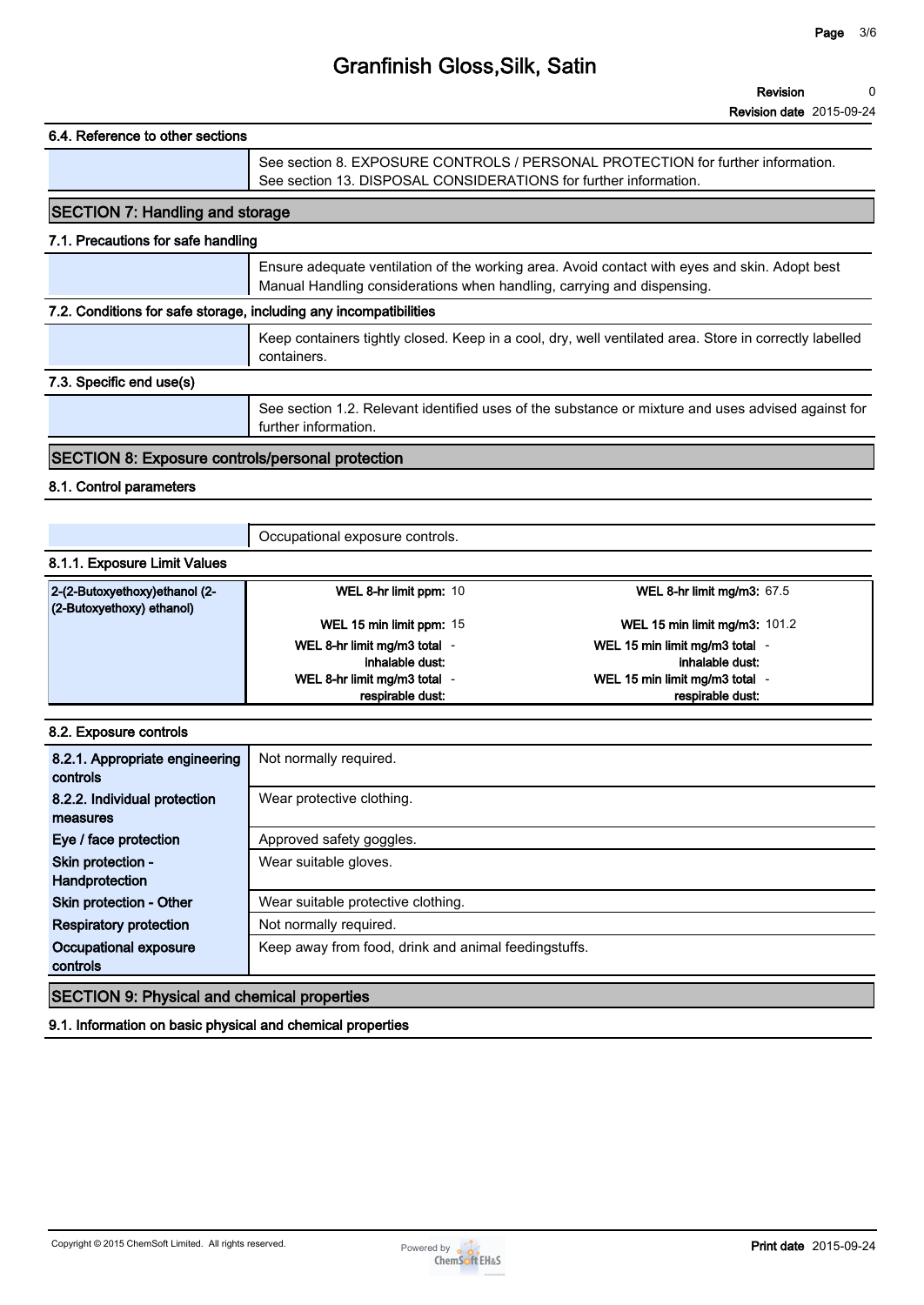#### **9.1. Information on basic physical and chemical properties**

| Appearance                                     | - Viscous liquid.                                        |
|------------------------------------------------|----------------------------------------------------------|
| <b>Colour</b>                                  | - Cloudy                                                 |
| Odour                                          | l - Mild                                                 |
|                                                | Odour threshold   No data available                      |
|                                                | $pH$ $\approx 8.5$                                       |
|                                                | <b>Melting point</b> No data available                   |
|                                                | Freezing Point   No data available                       |
| Initial boiling point   - 100 °C               |                                                          |
|                                                | Flash point No data available                            |
|                                                | <b>Evaporation rate</b>   No data available              |
| Flammability (solid, gas) No data available    |                                                          |
|                                                | Vapour pressure   No data available                      |
|                                                | Vapour density   No data available                       |
|                                                | <b>Relative density</b> - 1.03 - 1.034 (H2O = 1 @ 20 °C) |
|                                                | Fat Solubility   No data available                       |
| <b>Partition coefficient</b> No data available |                                                          |
| Autoignition temperature   No data available   |                                                          |
| Viscosity                                      | - 55 sec. 3 mm (ISO 2431)                                |
| Explosive properties   No data available       |                                                          |
| Solubility                                     | No data available                                        |

## **9.2. Other information**

|                                        | <b>Conductivity</b> No data available |
|----------------------------------------|---------------------------------------|
|                                        | Surface tension   No data available   |
|                                        | Gas group   No data available         |
|                                        | Benzene Content   No data available   |
|                                        | Lead content   No data available      |
| VOC (Volatile organic $\approx 57$ g/l |                                       |
| compounds)                             |                                       |

# **SECTION 10: Stability and reactivity**

**10.1. Reactivity**

|                                              | Stable under normal conditions.       |  |
|----------------------------------------------|---------------------------------------|--|
| 10.2. Chemical stability                     |                                       |  |
|                                              | Stable under normal conditions.       |  |
| 10.3. Possibility of hazardous reactions     |                                       |  |
|                                              | No data is available on this product. |  |
| 10.4. Conditions to avoid                    |                                       |  |
|                                              | No data is available on this product. |  |
| 10.5. Incompatible materials                 |                                       |  |
|                                              | No data is available on this product. |  |
| 10.6. Hazardous decomposition products       |                                       |  |
|                                              | No data is available on this product. |  |
| <b>SECTION 11: Toxicological information</b> |                                       |  |
| 11.1. Information on toxicological effects   |                                       |  |
| Skin corrosion/irritation                    | May cause irritation to skin.         |  |
| Serious eye damage/irritation                | May cause irritation to eyes.         |  |

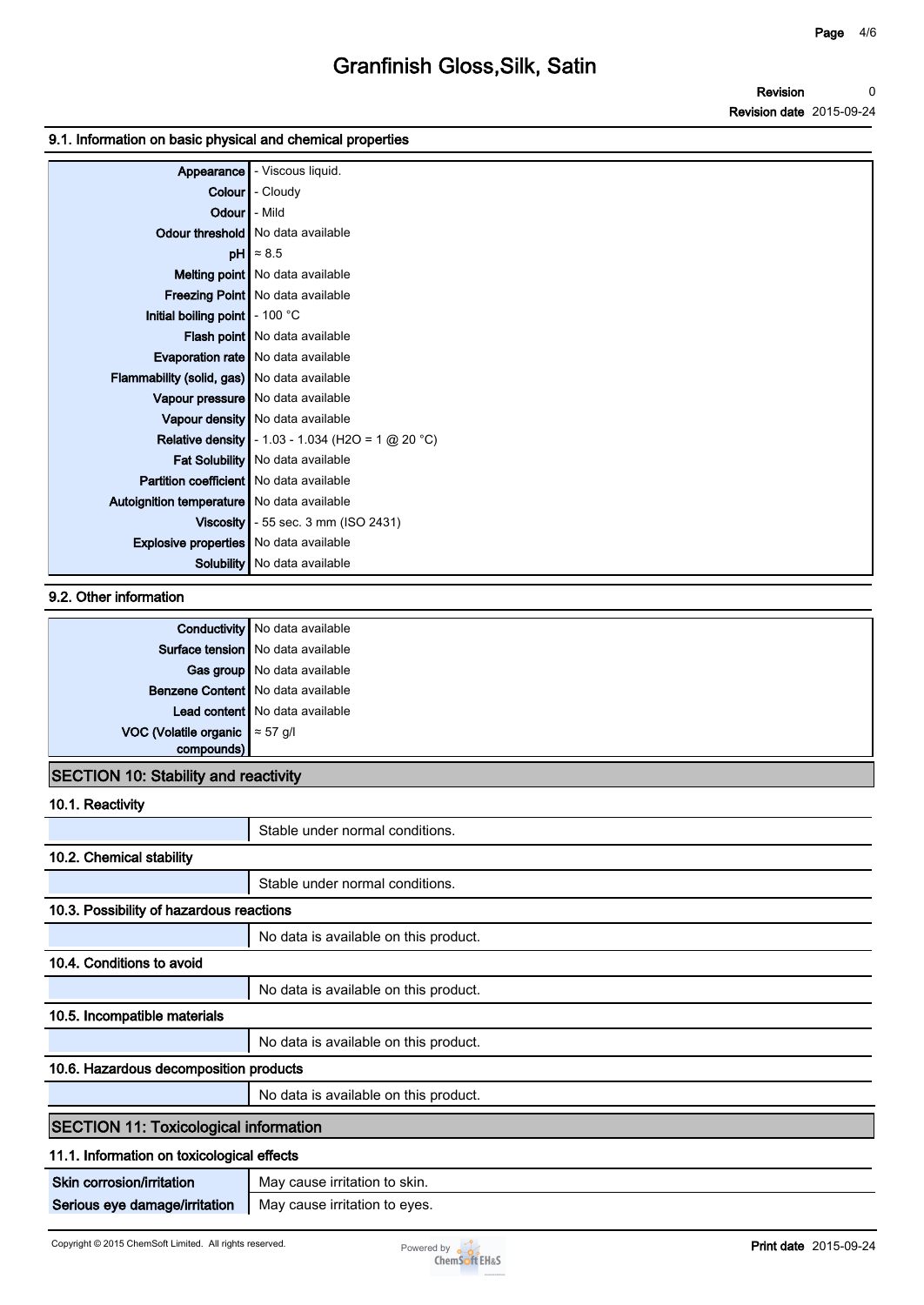**Revision Revision date 2015-09-24 0**

| 11.1.4. Toxicological Information                                                                    |                                                                                                                                                                                                                                                                           |
|------------------------------------------------------------------------------------------------------|---------------------------------------------------------------------------------------------------------------------------------------------------------------------------------------------------------------------------------------------------------------------------|
|                                                                                                      | No data available                                                                                                                                                                                                                                                         |
| <b>SECTION 12: Ecological information</b>                                                            |                                                                                                                                                                                                                                                                           |
| 12.2. Persistence and degradability                                                                  |                                                                                                                                                                                                                                                                           |
|                                                                                                      | No data is available on this product.                                                                                                                                                                                                                                     |
| 12.3. Bioaccumulative potential                                                                      |                                                                                                                                                                                                                                                                           |
|                                                                                                      |                                                                                                                                                                                                                                                                           |
|                                                                                                      | No data is available on this product.                                                                                                                                                                                                                                     |
| <b>Partition coefficient</b>                                                                         |                                                                                                                                                                                                                                                                           |
|                                                                                                      | Granfinish Gloss, Silk, Satin No data available                                                                                                                                                                                                                           |
| 12.4. Mobility in soil                                                                               |                                                                                                                                                                                                                                                                           |
|                                                                                                      | No data is available on this product.                                                                                                                                                                                                                                     |
| 12.5. Results of PBT and vPvB assessment                                                             |                                                                                                                                                                                                                                                                           |
|                                                                                                      | No data is available on this product.                                                                                                                                                                                                                                     |
| 12.6. Other adverse effects                                                                          |                                                                                                                                                                                                                                                                           |
|                                                                                                      | No data is available on this product.                                                                                                                                                                                                                                     |
| <b>SECTION 13: Disposal considerations</b>                                                           |                                                                                                                                                                                                                                                                           |
| 13.1. Waste treatment methods                                                                        |                                                                                                                                                                                                                                                                           |
|                                                                                                      | Dispose of in compliance with all local and national regulations.                                                                                                                                                                                                         |
| <b>SECTION 14: Transport information</b>                                                             |                                                                                                                                                                                                                                                                           |
| 14.1. UN number                                                                                      |                                                                                                                                                                                                                                                                           |
|                                                                                                      | The product is not classified as dangerous for carriage.                                                                                                                                                                                                                  |
| 14.2. UN proper shipping name                                                                        |                                                                                                                                                                                                                                                                           |
|                                                                                                      | The product is not classified as dangerous for carriage.                                                                                                                                                                                                                  |
| 14.3. Transport hazard class(es)                                                                     |                                                                                                                                                                                                                                                                           |
|                                                                                                      | The product is not classified as dangerous for carriage.                                                                                                                                                                                                                  |
| 14.4. Packing group                                                                                  |                                                                                                                                                                                                                                                                           |
|                                                                                                      | The product is not classified as dangerous for carriage.                                                                                                                                                                                                                  |
| 14.5. Environmental hazards                                                                          |                                                                                                                                                                                                                                                                           |
|                                                                                                      | The product is not classified as dangerous for carriage.                                                                                                                                                                                                                  |
| 14.6. Special precautions for user                                                                   |                                                                                                                                                                                                                                                                           |
|                                                                                                      | The product is not classified as dangerous for carriage.                                                                                                                                                                                                                  |
|                                                                                                      | No data is available on this product.                                                                                                                                                                                                                                     |
|                                                                                                      | 14.7. Transport in bulk according to Annex II of MARPOL 73/78 and the IBC Code                                                                                                                                                                                            |
|                                                                                                      | The product is not classified as dangerous for carriage.                                                                                                                                                                                                                  |
|                                                                                                      | No data is available on this product.                                                                                                                                                                                                                                     |
| <b>SECTION 15: Regulatory information</b>                                                            |                                                                                                                                                                                                                                                                           |
| 15.1. Safety, health and environmental regulations/legislation specific for the substance or mixture |                                                                                                                                                                                                                                                                           |
| <b>Regulations</b>                                                                                   | REGULATION (EC) No 1907/2006 OF THE EUROPEAN PARLIAMENT AND OF THE COUNCIL<br>of 18 December 2006 concerning the Registration, Evaluation, Authorisation and Restriction of<br>Chemicals (REACH), establishing a European Chemicals Agency, amending Directive 1999/45/EC |